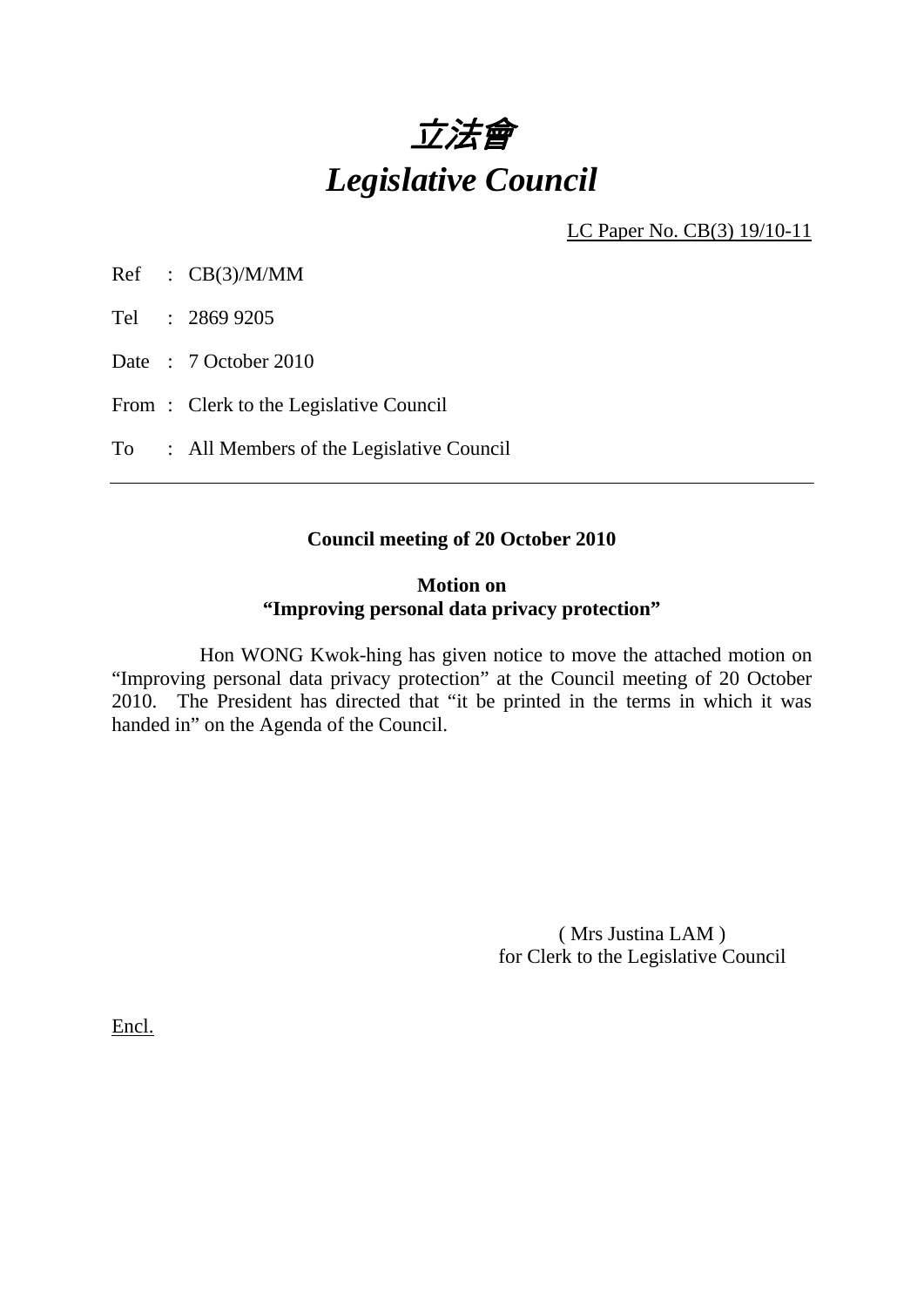### (Translation)

## **Motion on "Improving personal data privacy protection" to be moved by Hon WONG Kwok-hing at the Legislative Council meeting of Wednesday, 20 October 2010**

#### **Wording of the Motion**

That, in recent months, 'Octopus' and 'Autotoll' operated by public transport operators, the finance and insurance sector, and the electronic communications sector, etc., were found to have contravened the Personal Data (Privacy) Ordinance ('PDPO') and engaged in unauthorized transfer or sale of the personal data collected to make profits, with extensive implication and significant impact, affecting the personal data privacy right of millions of Hong Kong people; among the above, 'Octopus', the monopoly operator of electronic money, even admitted that it had made a profit of over \$44 million by selling its clients' personal data; the 'Octopus' scandal has revealed that various smart cards currently available in the market, such as bonus cards, membership cards, credit cards, stored value cards and top-up cards, etc., are generally not in full compliance with the requirements of the PDPO, the public's personal data privacy are not properly protected and organizations are able to take advantage of the loopholes and grey areas of the PDPO to indiscriminately collect personal data beyond the scope of purpose for data collection publicly claimed by such organizations, and turn such data into their cash cows, and in the absence of monitoring, the situation has become very serious, causing considerable disturbance to people's daily life; however, due to the limited powers conferred by the law on the Office of the Privacy Commissioner for Personal Data ('PCPD') and constraint of resources, the PCPD is not able to exercise effective regulation, and the responsible government departments concerned have also failed to seriously shoulder the responsibility of protecting personal data privacy; in this connection, this Council urges the Government to immediately adopt the following measures to protect the general public's personal data privacy right:

(a) to urge law enforcement departments to conduct a comprehensive and thorough investigation into all the companies and organizations involved in transfer and sale of clients' personal data and infringement of the public's privacy and to prosecute the same for criminal liability, and require such companies or organizations to destroy the public's personal data, which were illegally collected, under the supervision of an independent third party and to offer an apology and compensation to affected clients;